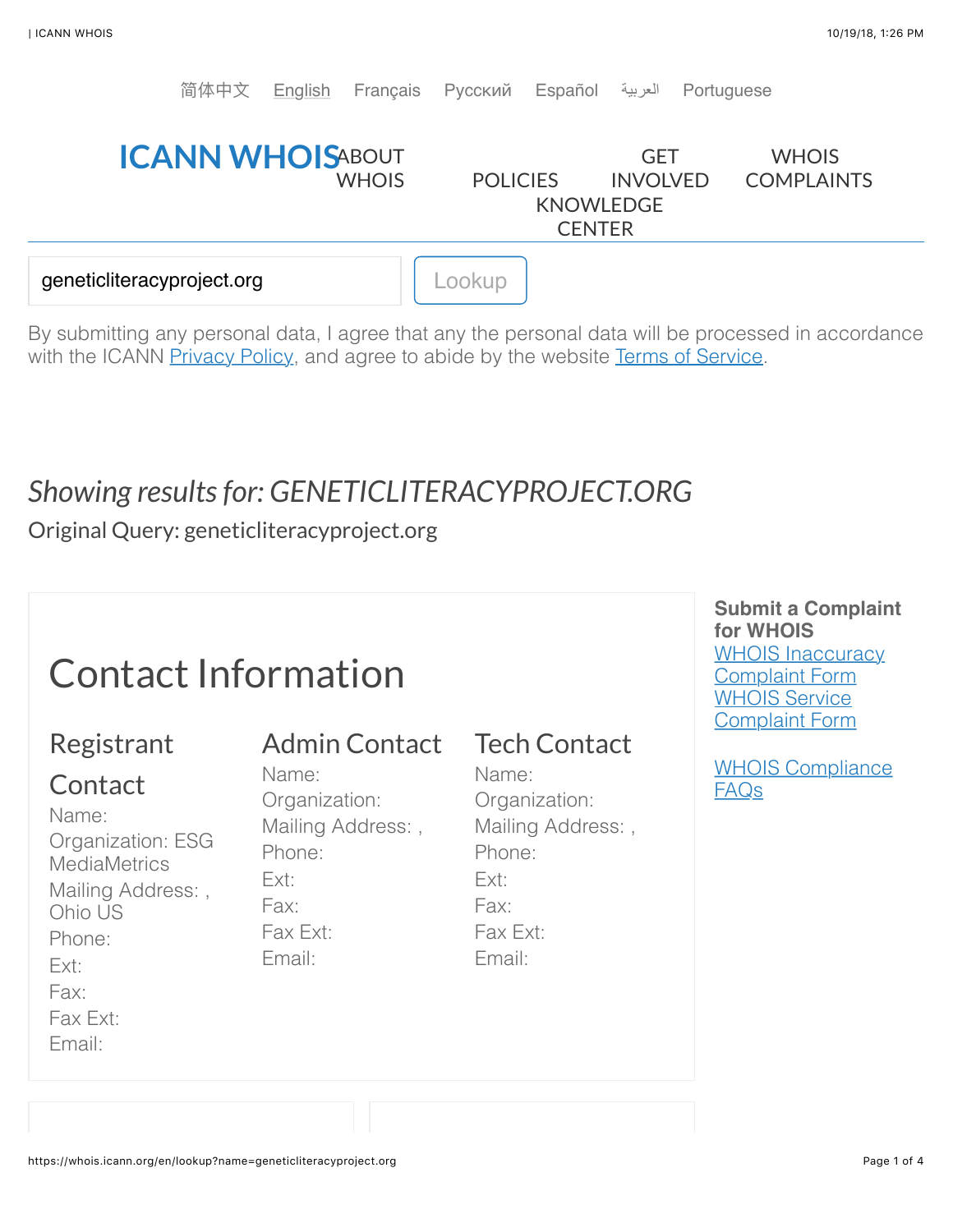#### Registrar

WHOIS Server: whois.godaddy.com URL: http://www.whois.godaddy.com Registrar: GoDaddy.com, LLC IANA ID: 146 Abuse Contact Email: abuse@godaddy.com Abuse Contact Phone: +1.4806242505

### **Status**

Domain Status:clientDeleteProhibited https://icann.org/epp#clientDel eteProhibited Domain Status:clientRenewProhibited https://icann.org/epp#clientRen ewProhibited Domain Status:clientTransferProhibited https://icann.org/epp#clientTran sferProhibited Domain Status:clientUpdateProhibited https://icann.org/epp#clientUpd ateProhibited

#### Important Dates

Updated Date: 2018-07-21 Created Date: 2011-01-05 Registry Expiry Date: 2020-01- 05

#### Name Servers

DARA.NS.CLOUDFLARE.COM DARL.NS.CLOUDFLARE.COM

## Raw WHOIS Record

Domain Name: GENETICLITERACYPROJECT.ORG Registry Domain ID: D161122974-LROR Registrar WHOIS Server: whois.godaddy.com Registrar URL: http://www.whois.godaddy.com Updated Date: 2018-07-21T21:56:45Z Creation Date: 2011-01-05T18:57:32Z Registry Expiry Date: 2020-01-05T18:57:32Z Registrar Registration Expiration Date: Registrar: GoDaddy.com, LLC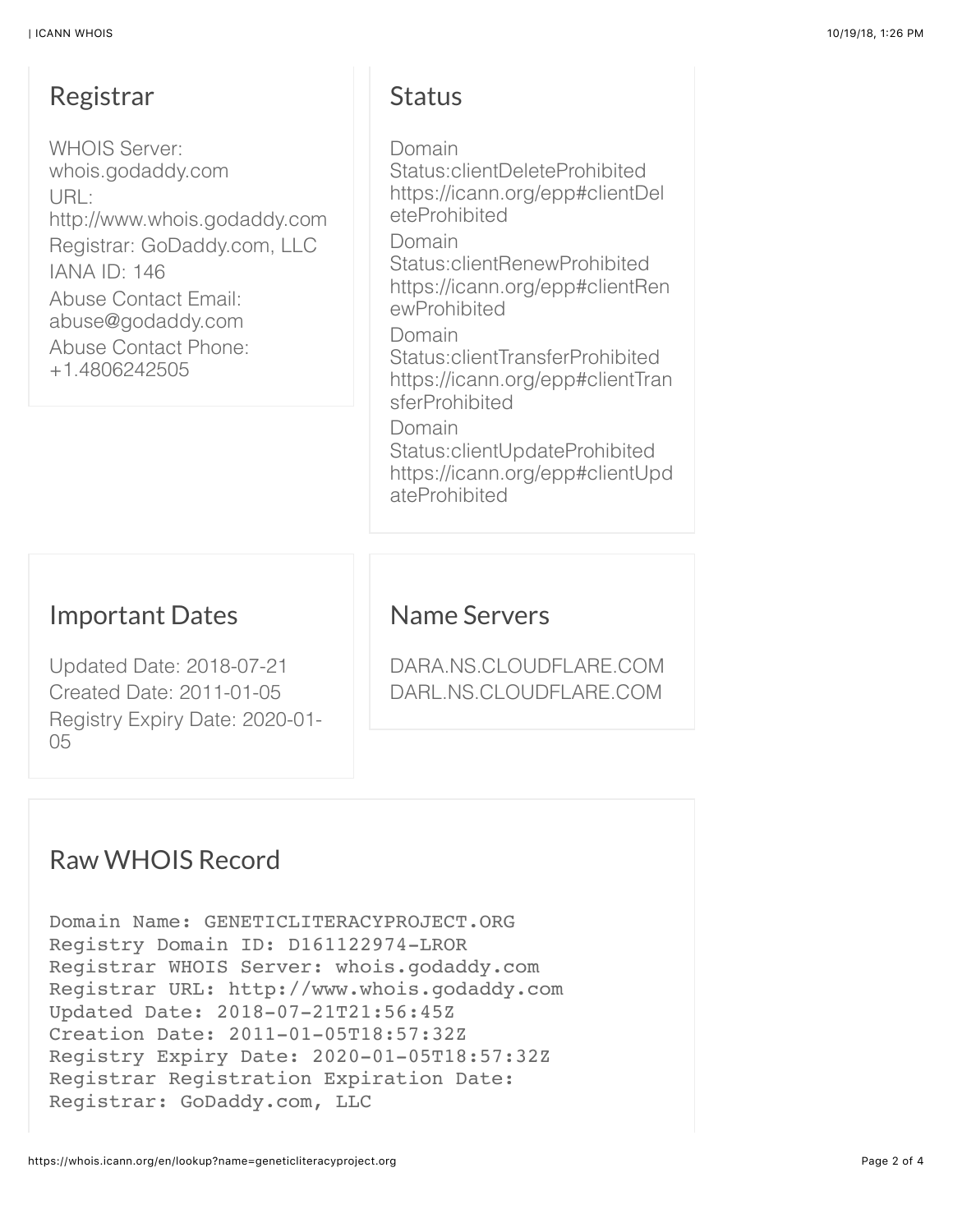Registrar IANA ID: 146 Registrar Abuse Contact Email: abuse@godaddy.com Registrar Abuse Contact Phone: +1.4806242505 Reseller: Domain Status: clientDeleteProhibited https://icann.org/epp#clientDeleteProhibited Domain Status: clientRenewProhibited https://icann.org/epp#clientRenewProhibited Domain Status: clientTransferProhibited https://icann.org/epp#clientTransferProhibited Domain Status: clientUpdateProhibited https://icann.org/epp#clientUpdateProhibited Registrant Organization: ESG MediaMetrics Registrant State/Province: Ohio Registrant Country: US Name Server: DARA.NS.CLOUDFLARE.COM Name Server: DARL.NS.CLOUDFLARE.COM DNSSEC: unsigned URL of the ICANN Whois Inaccuracy Complaint Form https://www.icann.org/wicf/) >>> Last update of WHOIS database: 2018-10- 19T11:25:23Z <<<

For more information on Whois status codes, please visit https://icann.org/epp

Access to Public Interest Registry WHOIS information is provided to assist persons in determining the contents of a domain name registration record in the Public Interest Registry registry database. The data in this record is provided by Public Interest Registry for informational purposes only, and Public Interest Registry does not guarantee its accuracy. This service is intended only for query-based access. You agree that you will use this data only for lawful purposes and that, under no circumstances will you use this data to (a) allow, enable, or otherwise support the transmission by e-mail, telephone, or facsimile of mass unsolicited, commercial advertising or solicitations to entities other than the data recipient's own existing customers; or (b) enable high volume, automated, electronic processes that send queries or data to the systems of Registry Operator, a Registrar, or Afilias except as reasonably necessary to register domain names or modify existing registrations. All rights reserved. Public Interest Registry reserves